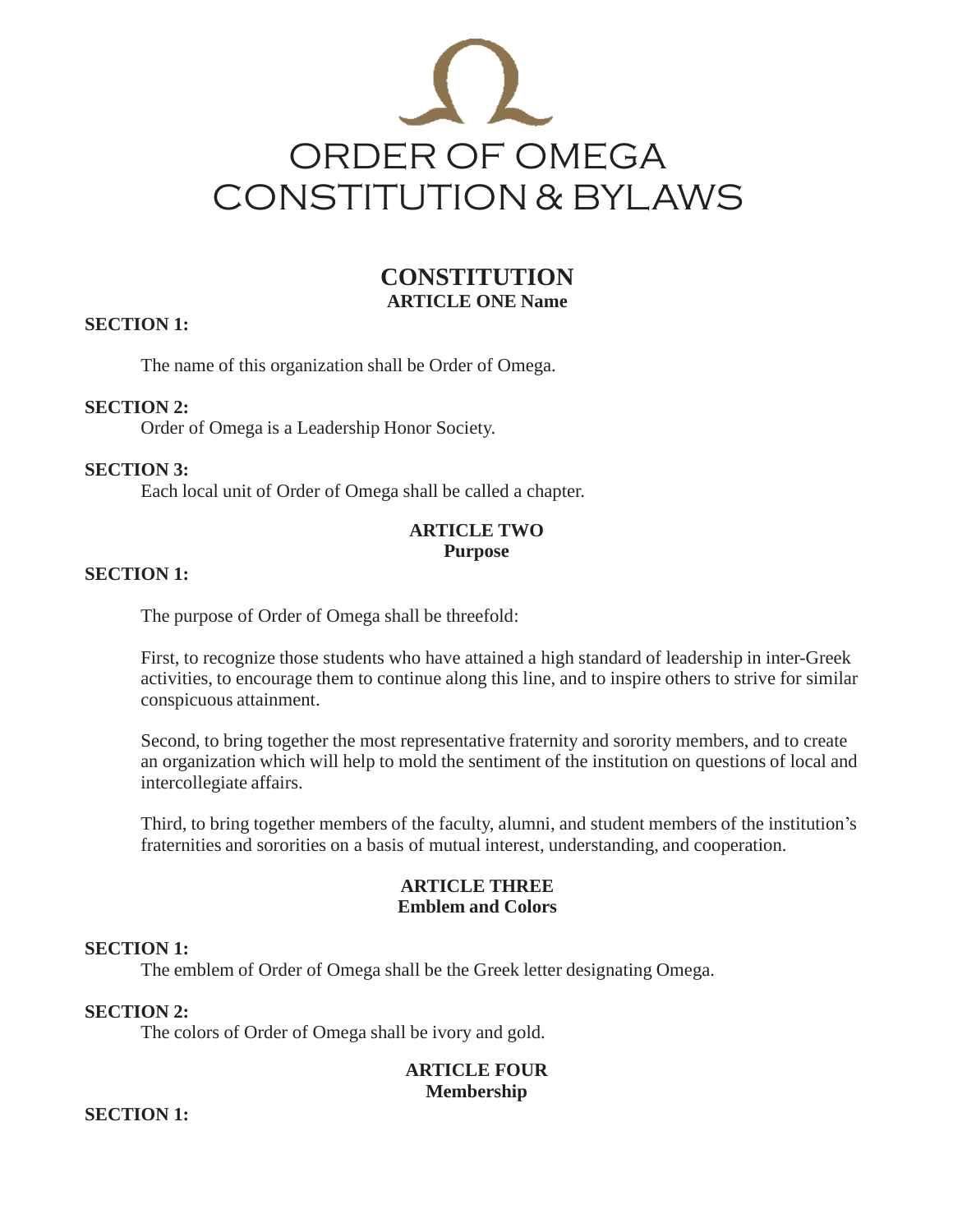The membership of this Order shall be confined to members of Greek-letter social organizations.

There shall be three classes of members: first, student; second, honorary; and third, alumni.

Student members shall be those selected to membership as undergraduate students by a chapter and they shall be so designated during the remaining period of their undergraduate, post baccalaureate, and/or graduate enrollment.

Honorary members shall be those selected honoris causa by a chapter of Order of Omega. These members shall include faculty, staff, alumni and other community members who are not undergraduate students

Alumni members shall be all former student members after their graduation or the termination of their collegiate enrollment.

#### **SECTION 3:**

Membership in Order of Omega entitles the initiated to the rights and privileges of life membership. Only student members may vote and hold office in a local chapter.

#### **SECTION 4:**

Transfer members may affiliate or be eligible for selection to membership according to the following:

- a. Initiated transfer students shall be affiliated with an Order of Omega chapter at the campus which they transferred at the discretion of that chapter. It is recommended that the chapter verify Order of Omega membership with the Executive Office.
- b. A student transferring from another institution shall be eligible for selection to membership in Order of Omega. Such transfer students are subject to the eligibility requirements as defined in Article Five.

#### **SECTION 5:**

Chapters may select into membership a student who was initiated into a Greek organization at another institution that is not represented at the campus to which he/she has transferred. It is recommended that verification of the affiliation be confirmed with the National Office of the fraternity or sorority. In the case of membership in a local Greek organization, the membership should be verified with the Greek Advisor at the student's former institution.

## **SECTION 6:**

Should a student's fraternal organization close or lose official institution recognition the student may be eligible for membership or may maintain membership in Order of Omega as long as eligibility requirements of Article Five are met.

## **ARTICLE FIVE Eligibility**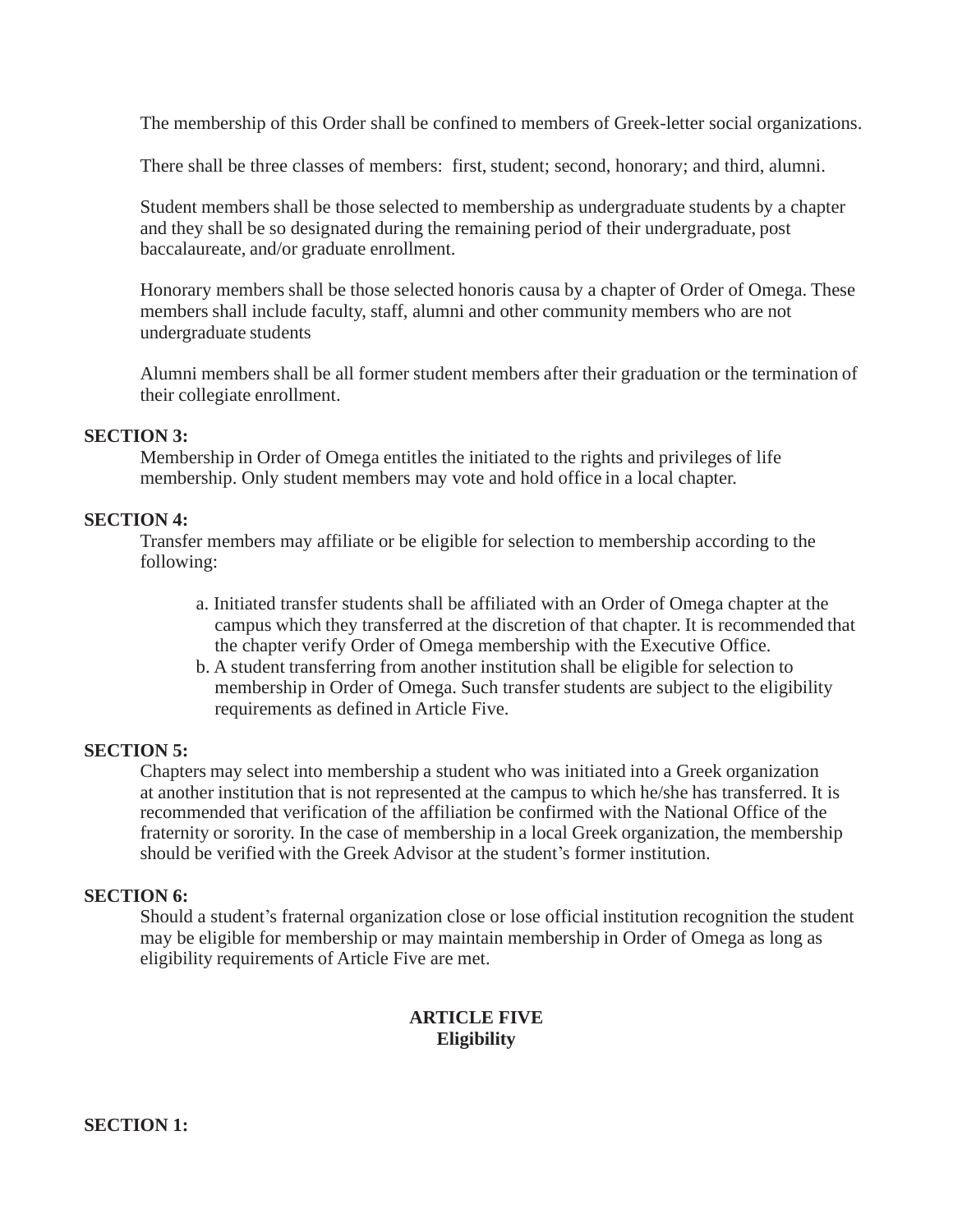The qualifications for membership in Order of Omega shall be character, scholarship, service and leadership.

#### **SECTION 2:**

Exemplary character shall be the primary consideration for membership in Order of Omega. To be eligible for membership in Order of Omega, a student shall meet the following minimum requirements:

- a. One full academic year of residence at the institution where selected.
- b. Junior or Senior (undergraduate) standing.
- c. Rank academically above the all-Greek average. If the all-Greek average is less than the minimum requirement for graduation, the chapter shall be denied initiation privileges until such time as it has maintained this minimum academic requirement.
- d. Be in good standing with the initiate's fraternal organization.
- e. At least one-third of each group of initiates shall be of junior standing at the time of initiation.

## **SECTION 3:**

The selection of student members shall consider the following areas of a candidate's collegiate record:

- a. Character
- b. Scholarship
- c. Greek offices held
- d. Greek participation
- e. Service to the university
- f. Service to the local community

### **ARTICLE SIX Membership Selection**

#### **SECTION 1:**

New members may be chosen either annually or semi-annually by each chapter, the manner and frequency of selections being subject to the provisions of the chapter's bylaws. Honorary members may be selected as frequently as a chapter may desire.

#### **SECTION 2:**

The number of students initiated into membership in any one year may not exceed three percent (3%) of the total number of enrolled full-time Greek undergraduates at the beginning of the academic year on the main campus, or fifteen (15), whichever number is greater.

#### **SECTION 3:**

The selection of student members under the provisions of this Constitution shall be left to the discretion of the individual collegiate chapter, subject to such restrictions as may be imposed by the Executive Office.

#### **SECTION 4:**

Two-thirds (2/3) of the active members of a chapter shall be present in order to conduct membership selection. In cases where the number of members participating in membership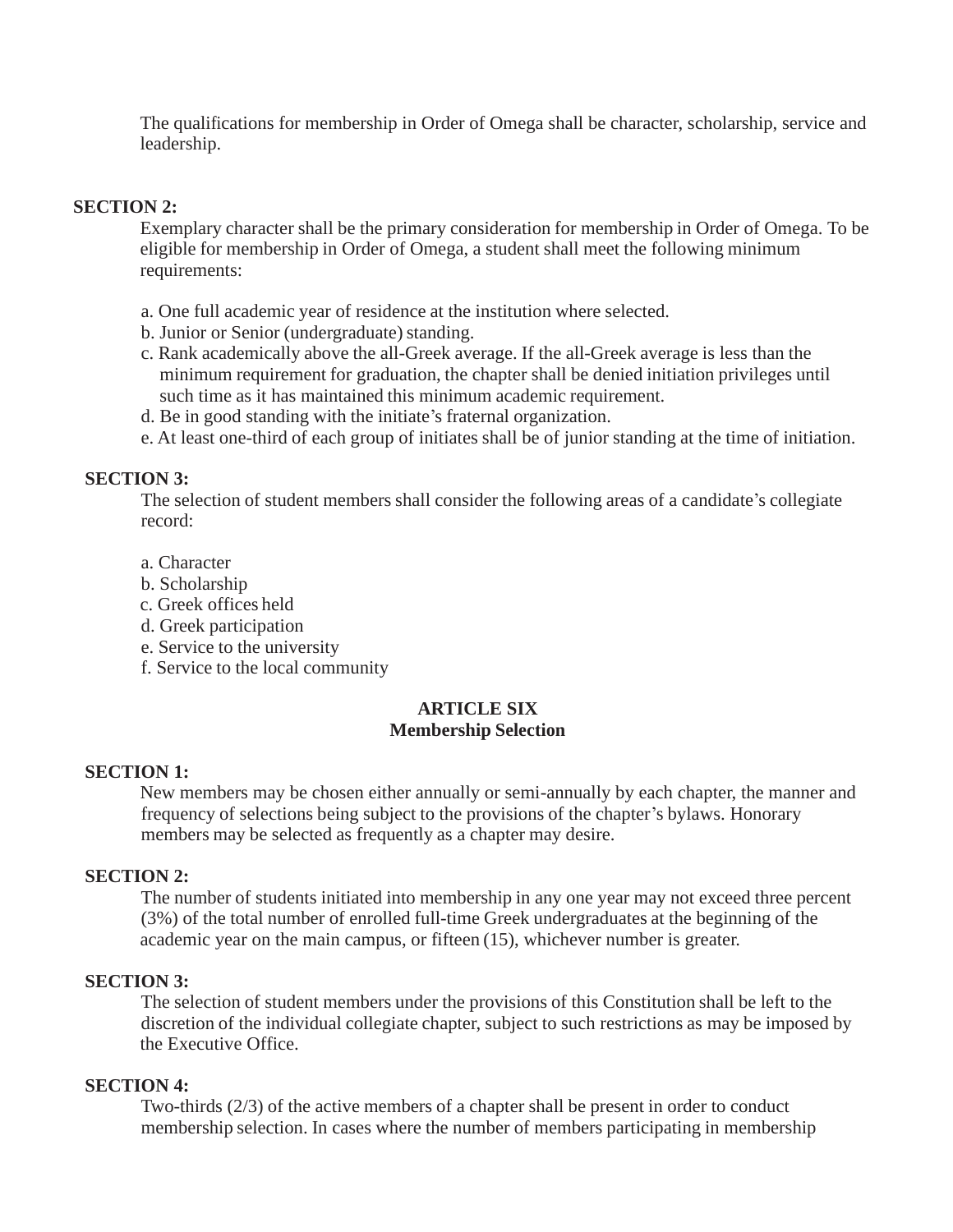selection is ten or less, two (2) negative votes shall exclude a candidate from membership. When the number participating in membership selection is from eleven to twenty inclusive, three (3) negative votes shall exclude a candidate. When the number participating in membership selection is twenty-one or more, four (4) negative votes shall exclude a proposed member.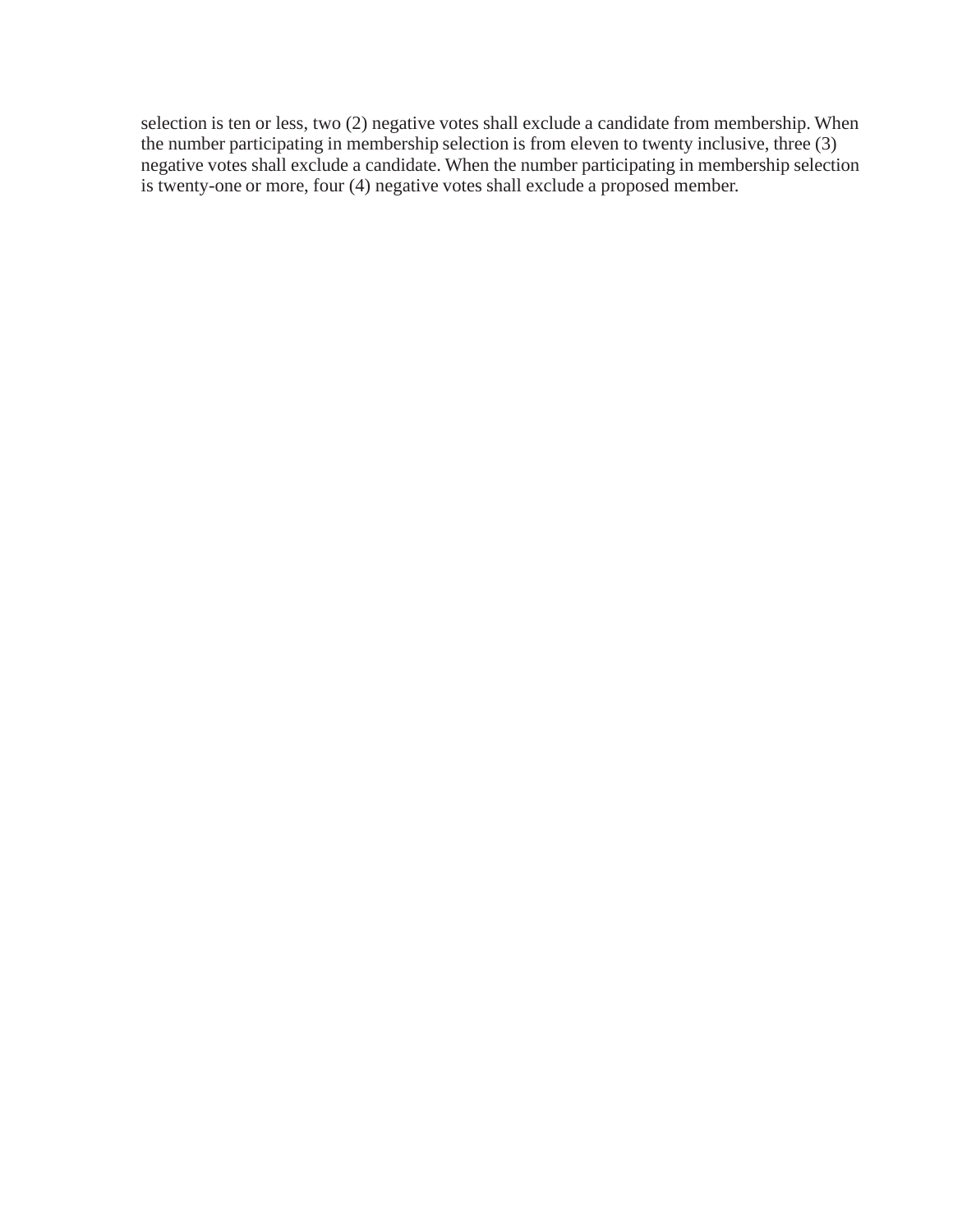# **ARTICLE SEVEN Organization**

## **SECTION 1:**

The organization shall consist of an association of all the active collegiate chapters of Order of Omega, divided into Regions, the boundaries of which shall be designated by a vote of the Executive Council. The Executive Council shall consist of the Executive Officers and the Board of Directors.

#### **SECTION 2:**

Each chapter shall be entitled to one voting delegate in all decisions as required by the constitution.

### **SECTION 3:**

All Executive Officers will come from the honorary or alumni classes of members.

### **SECTION 4:**

The Executive Officers shall consist of the Executive Director, President, and other officers deemed necessary by the Board of Directors.

#### **SECTION 5:**

Selection of the Executive Officers and Board of Directors shall be by a majority vote of the Executive Council in attendance at the annual meeting.

Each term of office for Executive Officers shall be four years and officers may be elected to consecutive terms.

Term of office for the Board of Directors shall be for three years and serve at the pleasure of the Executive Council.

#### **SECTION 6:**

Each Executive Council member shall be entitled to one vote.

#### **SECTION 7:**

An Executive Council member may be removed from office by a three-fourths vote of the Executive Council in attendance at the annual meeting.

## **ARTICLE EIGHT Local Powers**

#### **SECTION 1:**

Each collegiate chapter shall have complete control of all matters of local concern under such restrictions as may be imposed by this Constitution. In no case shall such local power be exercised in a way contrary to the ideals and purposes of Order of Omega as set forth in the Constitution, Bylaws and Ritual of the organization. In case a chapter be charged with disregarding any of the conditions of its charter, the Executive Council shall have power and full inquiry; and may, in its discretion, take those steps the Executive Council deems necessary.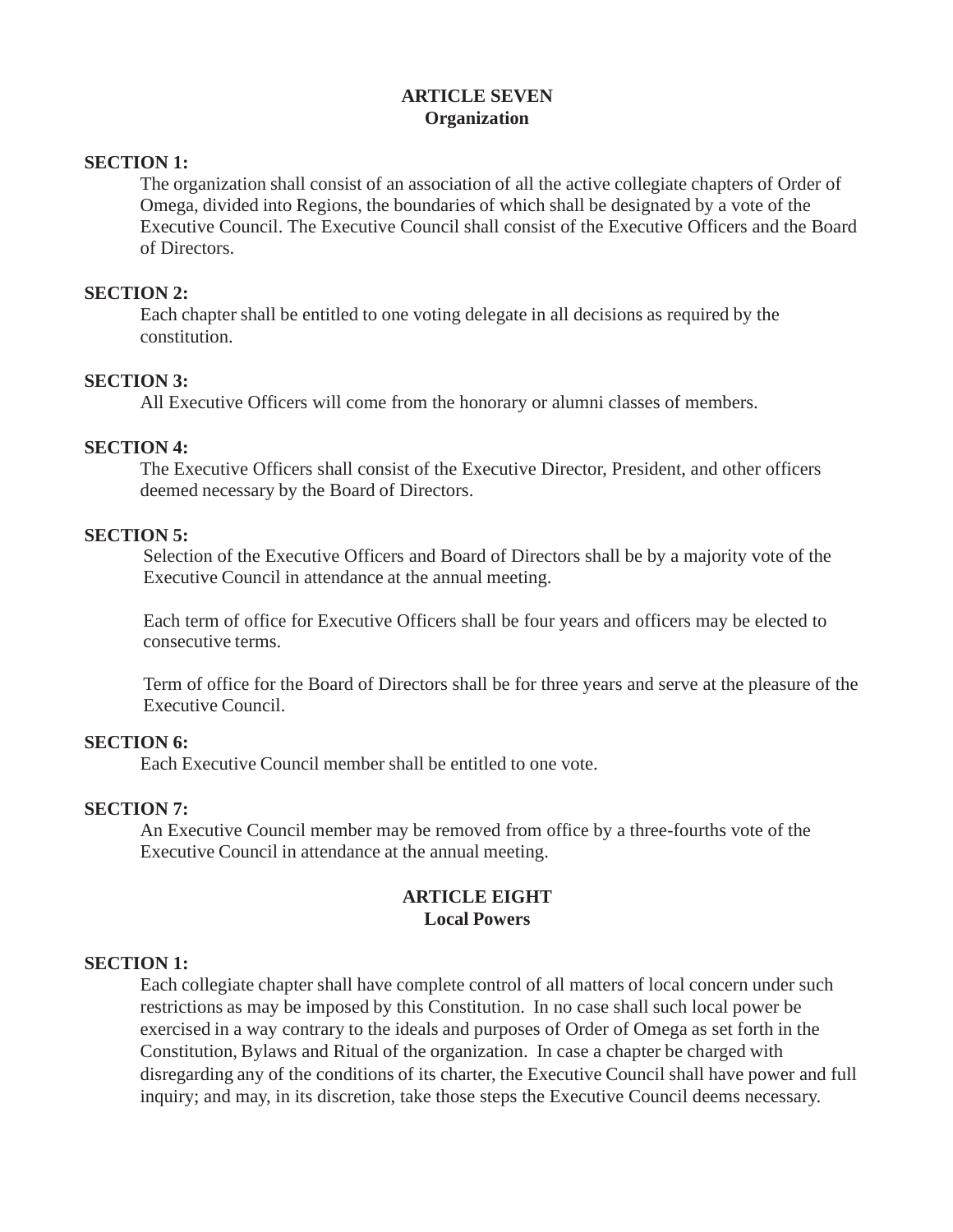### **SECTION 2:**

All chapter bylaw revisions must be submitted to the Executive Office.

## **SECTION 3:**

The officers of each collegiate chapter shall be president, vice president, secretary, treasurer, and advisor. All officers shall be elected by the chapter in accordance with local bylaws. An officer shall be eligible for reelection or reappointment. Chapter officers shall be installed in accordance with the Order of Omega constitution and bylaws.

## **SECTION 4:**

The advisor shall be nominated from among the faculty and staff of the institution.

## **ARTICLE NINE Suspension and Expulsion**

## **SECTION 1:**

Any member found responsible of conduct unbecoming of Order of Omega shall be deprived of membership and required to surrender the pin and certificate. Written notification shall be sent to the individual in question and the Executive Office. A three-fourths (3/4) vote of the active members of the local chapter is required to deprive an individual of membership and shall be subject to review by the Executive Council before it shall be made finally effective.

### **SECTION 2:**

Resignation or expulsion from a fraternal organization may subject one to termination of membership in Order of Omega. Such termination may be subject to review by the Executive Council before it shall be made finally effective.

## **ARTICLE TEN Bylaws**

#### **SECTION 1:**

The Executive Council shall be empowered to pass, repeal, or modify bylaws relating to the mode of procedure with reference to initiation, installation, extension, general policy, and all other matters of similar character not expressly provided for in this Constitution. These restrictions shall not be construed as limiting in any way the actions of the Executive Council in emergency cases.

### **ARTICLE ELEVEN Amendments**

#### **SECTION 1:**

Any amendment to this Constitution shall require an affirmative vote of three-fourths (3/4) of the combined votes of the Executive Council and of the active chapters secured by mail vote within two months after its submission.

#### Revised 11/04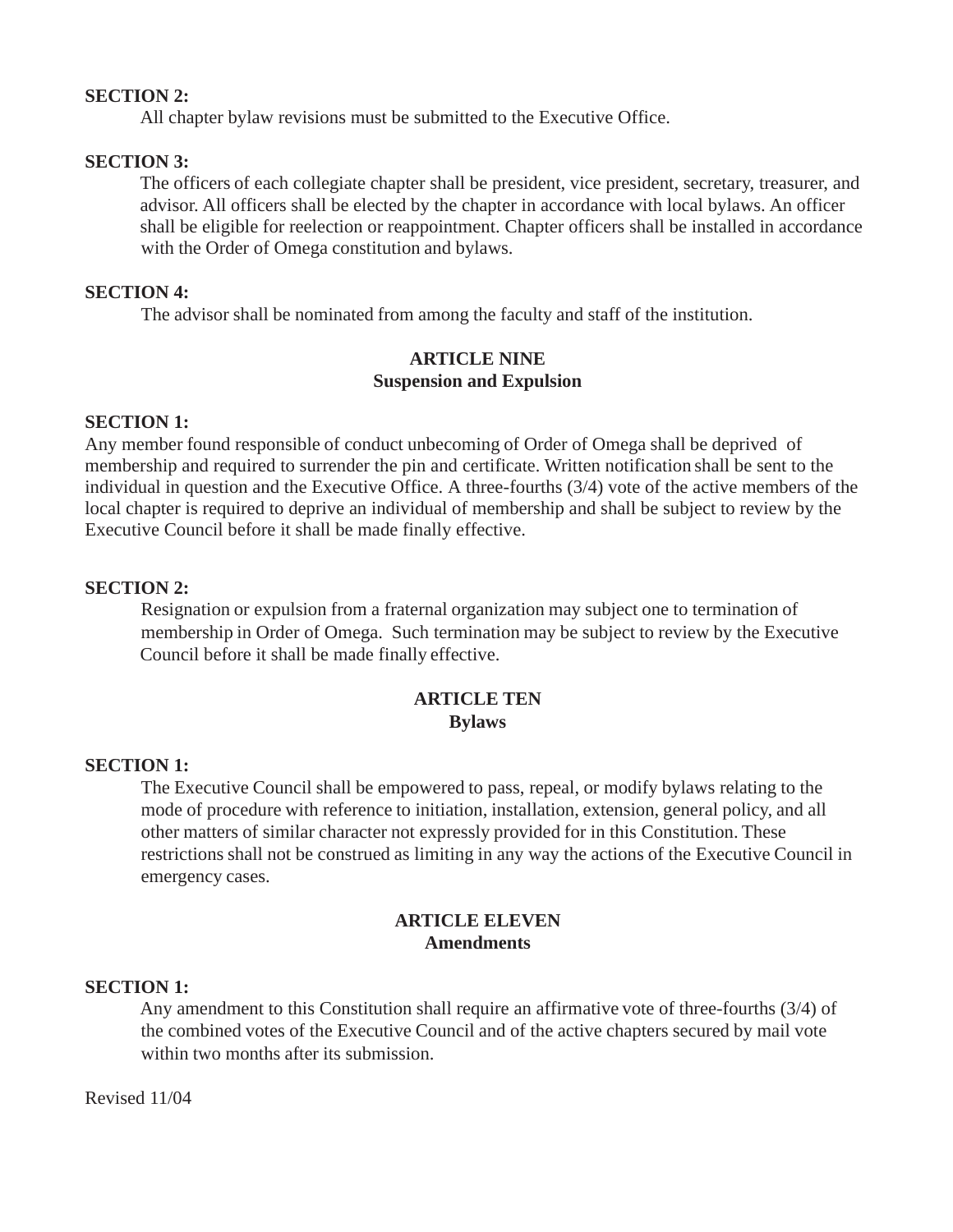# **BYLAWS ARTICLE ONE Meetings**

#### **SECTION 1:**

The Board of Directors and the Executive Officers shall have a joint meeting at least once a year. To constitute an official meeting, two-thirds (2/3) of the members of the Executive Council must be in attendance. All of the organization's members are eligible to attend the meeting.

The Executive Council may meet more often to conduct business of the organization.

## **ARTICLE TWO List of officers and their Duties**

### **SECTION 1:**

Executive Officers will be determined by the Board of Directors as deemed necessary to fulfill the mission of Order of Omega at the annual meeting.

The Executive Director shall provide a report of activities at the annual meeting and as required by the Executive Council.

### **SECTION 2:**

If a vacancy in an office should occur, the president shall nominate a replacement with concurrence from the Executive Council. A simple majority is all that is needed to confirm the nomination.

## **ARTICLE THREE Finances**

## **SECTION 1:**

Initiation Fee.

There shall be a one-time initiation fee of \$50.00 for each undergraduate initiate. This shall include the pin and certificate. This fee should be sent with the form provided by the Executive Office at least four (4) weeks before the date of initiation. Honorary members may be initiated for a one-time \$10.00 fee.

Each local chapter shall decide if it is to have local dues and how much they will be.

#### **ARTICLE FOUR Parliamentary Authority**

#### **SECTION 1:**

The current edition of Robert's Rules of Order shall be the standard for conducting the meeting.

## **ARTICLE FIVE Amendments**

#### **SECTION 1:**

Any amendment to these Bylaws shall require an affirmative vote of two-thirds (2/3) of the combined votes of the Executive Council and of the active chapters secured by mail vote within two months after its submission.